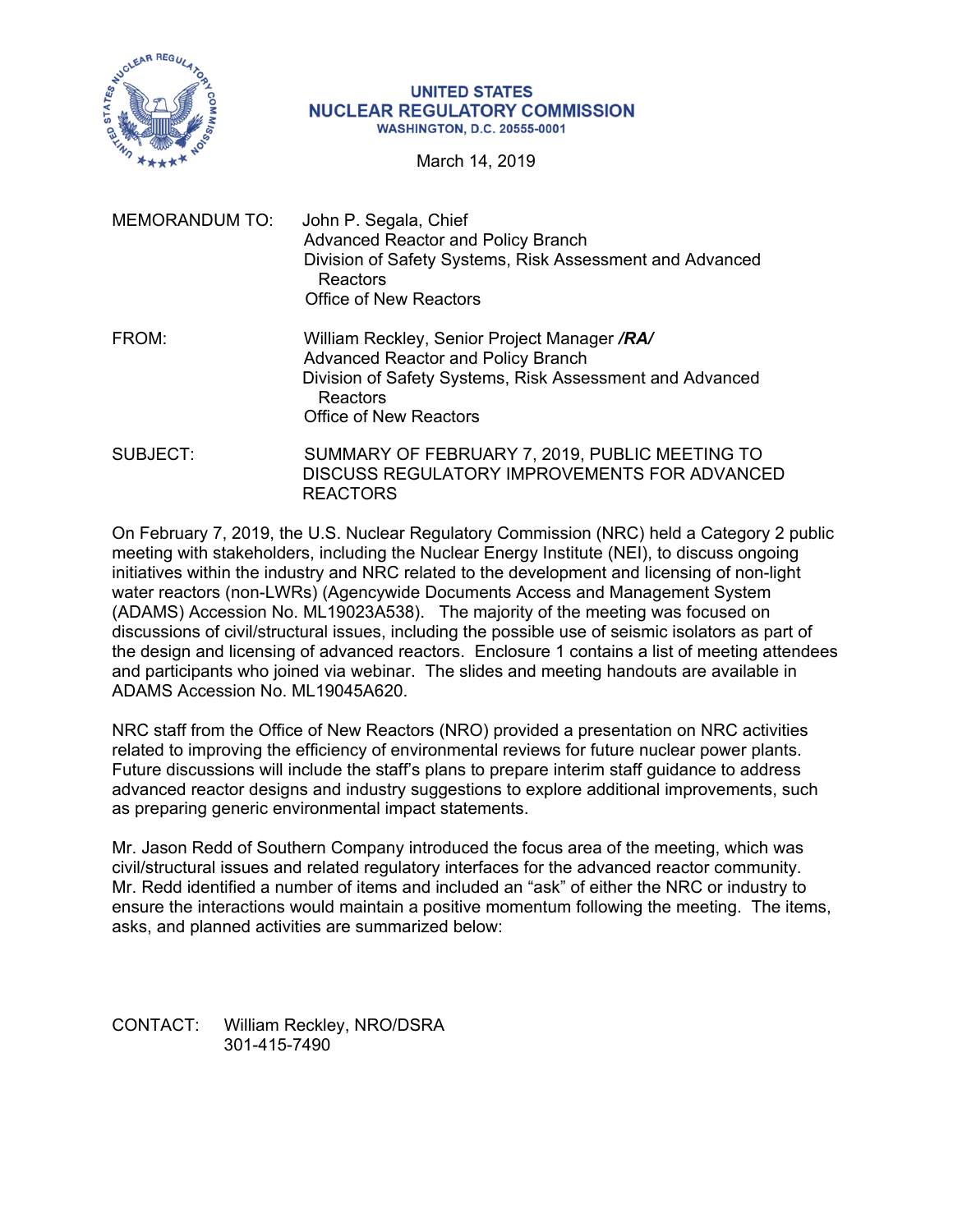$\Gamma$ 

| Table 1: Follow-up Activities From February 7, 2019 Stakeholder Meeting<br>Civil/Structural |                                                                                                                                                                                                                                                                                                                                                                                     |                                                                                                                                                                                                                                                                                                                                                                                                                                                                                                                                                                                                                 |  |
|---------------------------------------------------------------------------------------------|-------------------------------------------------------------------------------------------------------------------------------------------------------------------------------------------------------------------------------------------------------------------------------------------------------------------------------------------------------------------------------------|-----------------------------------------------------------------------------------------------------------------------------------------------------------------------------------------------------------------------------------------------------------------------------------------------------------------------------------------------------------------------------------------------------------------------------------------------------------------------------------------------------------------------------------------------------------------------------------------------------------------|--|
| Item                                                                                        | Ask                                                                                                                                                                                                                                                                                                                                                                                 | <b>Activities Going Forward</b>                                                                                                                                                                                                                                                                                                                                                                                                                                                                                                                                                                                 |  |
| General                                                                                     | Technical and regulatory issues related<br>to the civil/structural design features for<br>advanced reactors requires coordination<br>between the NRC, industry, standards<br>development organizations (SDOs), and<br>individual developers. NRC and industry<br>should have points of contact and overall<br>plans or roadmaps to help ensure<br>activities are being coordinated. | The February 7 <sup>th</sup> stakeholder meeting<br>provided a starting point and future<br>stakeholder meetings can be used to<br>help coordination - but it is more likely<br>that meetings dedicated to civil/structural<br>issues will be needed. For NRC, the<br>coordination will remain within the<br>advanced reactor program with an<br>assigned project manager (to be named<br>in the near future) to organize<br>participation from appropriate technical<br>staff in various offices. A mapping of<br>issues to points of contacts within<br>industry organizations and SDOs will be<br>developed. |  |
| Licensing<br>Modernization                                                                  | NRC continue towards approval and<br>issuance of DG-1353 to address<br>determination of licensing basis events,<br>safety classification, and defense in<br>depth                                                                                                                                                                                                                   | Staff continues efforts to issue draft<br>DG-1353 for public comment and<br>prepare a related Commission paper to<br>affirm approach and resolve policy<br>issues. Updates to be provided via NRC<br>web page and future meetings. The staff<br>will work to coordinate NRC and industry<br>activities related to technology-inclusive,<br>risk-informed, and performance-based<br>guidance for seismic safety with other<br>advanced reactor guidance.                                                                                                                                                         |  |
| Design Details in<br>Licensing<br>Documents                                                 | NRC clarify the level of detail expected in<br>applications and ensure mutual<br>understanding of terms such as "typical"<br>and "representative"                                                                                                                                                                                                                                   | Staff plans to interface with advanced<br>reactor community to develop and/or<br>endorse guidance addressing level of<br>detail in applications. This activity<br>expected to begin in mid-2019 and result<br>in a follow-on regulatory guide to<br>DG-1353. Updates to be provided via<br>NRC web page and future meetings.                                                                                                                                                                                                                                                                                    |  |
| <b>Changes During</b><br>Construction                                                       | NRC establish predictable change<br>processes to align requirements for prior<br>approval of changes with the potential<br>impact on public health and safety                                                                                                                                                                                                                       | Staff interacting with licensees with<br>plants under construction and plans to<br>address issue within planned Part 50/52<br>rulemaking. Item also likely to be<br>addressed within development of a<br>technology-inclusive framework as<br>required by the Nuclear Energy<br>Innovation and Modernization Act.<br>Updates to be provided via NRC web<br>page and future meetings.                                                                                                                                                                                                                            |  |
| <b>NRC Staff</b><br><b>Training on Novel</b><br>Features and<br>Innovative<br>Approaches    | Industry work with NRC staff to ensure<br>opportunities for training, exposure, and<br>experience with proposed novel features<br>and innovative features.                                                                                                                                                                                                                          | Staff agreeable to identifying specific<br>training needs and opportunities through<br>interactions with labs; universities;<br>societies and trade organizations; and<br>specific developers, licensees, or<br>applicants.                                                                                                                                                                                                                                                                                                                                                                                     |  |

⅂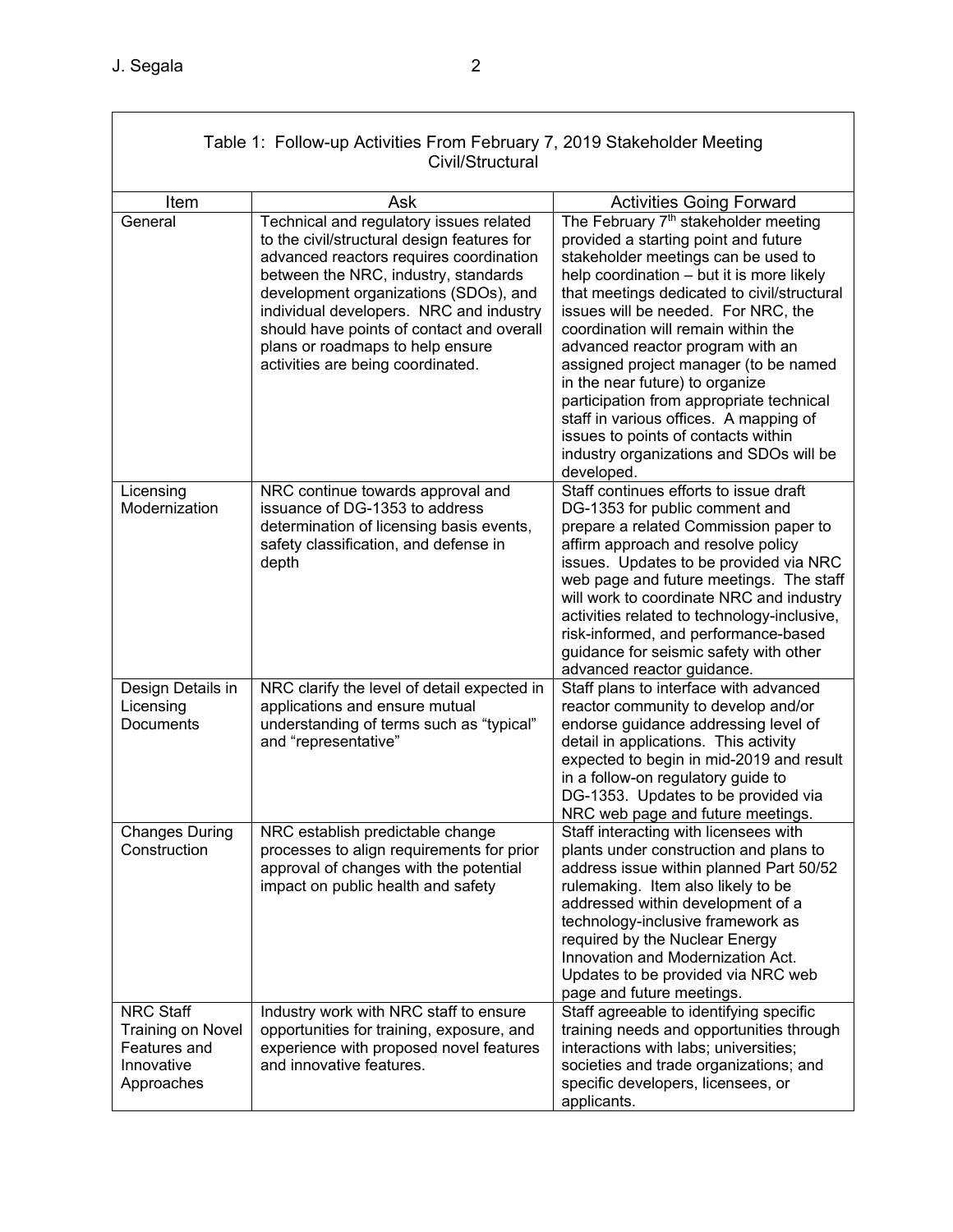J. Segala 3

| Seismic Isolation  | Near-term engagements on development       | Staff to make NUREG/CR reports              |
|--------------------|--------------------------------------------|---------------------------------------------|
|                    | of seismic isolation analysis              | available to public (see later in this      |
|                    | methodology and acceptance criteria        | summary), continue engagements              |
|                    |                                            | through SDOs (ASCE for example), and        |
|                    |                                            | work with DOE and the external              |
|                    |                                            | advanced reactor community on               |
|                    |                                            | endorsement/preparation of guidance         |
|                    |                                            | (regulatory guide for example) to support   |
|                    |                                            | possible use of seismic isolators           |
| Modular            | NRC policy re-affirmation on level of      | Staff plans to continue ongoing             |
| Construction and   | detail necessary to make finding of        | discussions with LWRs and interface         |
| Factory            | reasonable assurance of adequate           | with advanced reactor community to          |
| Fabrication        | protection; agreement on role of           | develop and/or endorse guidance             |
|                    | tolerances and treatment in licensing      | addressing level of detail in applications. |
|                    | documents, and lessons learned from        | This activity expected to begin in mid-     |
|                    | SERs involving modular construction        | 2019 and result in a follow-on regulatory   |
|                    |                                            | guide to DG-1353. Updates to be             |
|                    |                                            | provided via NRC web page and future        |
|                    |                                            | meetings.                                   |
| Concrete and       | What are NRC staff's current and           | Staff has sponsored some research in        |
| Steel (high        | planned activities in the area of concrete | the area of environmental (temperature,     |
| temperatures)      | and structural steel exposed to high-      | irradiation) effects on concrete and steel. |
|                    | temperature environments                   | Importance for specific technologies or     |
|                    |                                            | designs would determine needed              |
|                    |                                            | justifications-and possibly additional      |
|                    |                                            | research and development-on the part        |
|                    |                                            | of industry, DOE, or others.                |
| Concrete           | What are NRC plans for endorsement of      | Staff continues participation in SDOs and   |
| Reinforcement      | ACI 318-11, Section 12.6                   | will consider addressing within existing    |
| with Headed        |                                            | regulatory guidance framework for           |
| Reinforcement      |                                            | concrete structures if requested to         |
|                    |                                            | endorse.                                    |
| Steel Plate and    | What are NRC plans for endorsement of      | Staff plans to complete its ongoing         |
| Concrete           | <b>AISC N690-18</b>                        | review of the N690 standard and             |
| Composite (SC)     |                                            | proceed to the drafting of a regulatory     |
| Construction       |                                            | guide (DG-1304) with the staff position     |
|                    |                                            | on N690-18.                                 |
| Advanced           | What are NRC plans for endorsement of      | Staff continues participation in SDOs and   |
| Concrete           | developments in advanced concrete          | will consider addressing within regulatory  |
| <b>Materials</b>   | materials                                  | guidance framework for concrete             |
| (including high    |                                            | structures if requested to endorse.         |
| strength and fiber |                                            |                                             |
| reinforced         |                                            |                                             |
| concretes)         |                                            |                                             |

NRC staff members Jose Pires (RES) and Jimmy Xu (NRO) provided a summary of NRC activities related to seismic isolation, steel plate composite construction, and risk-informed performance-based approaches to seismic safety. The presentation mentioned several reports that the NRC staff expected to be published in the near future. The first report, NUREG/CR-7253, "Technical Considerations for Seismic Isolation of Nuclear Facilities," was made available on the NRC's webpage following the meeting (ADAMS Accession No. ML19050A422). The other reports mentioned (NUREG/CR-7254 on Sliding Bearings and NUREG/CR-7255 on Elastomeric Bearings) are expected to be made available on the NRC website within several weeks of this meeting summary.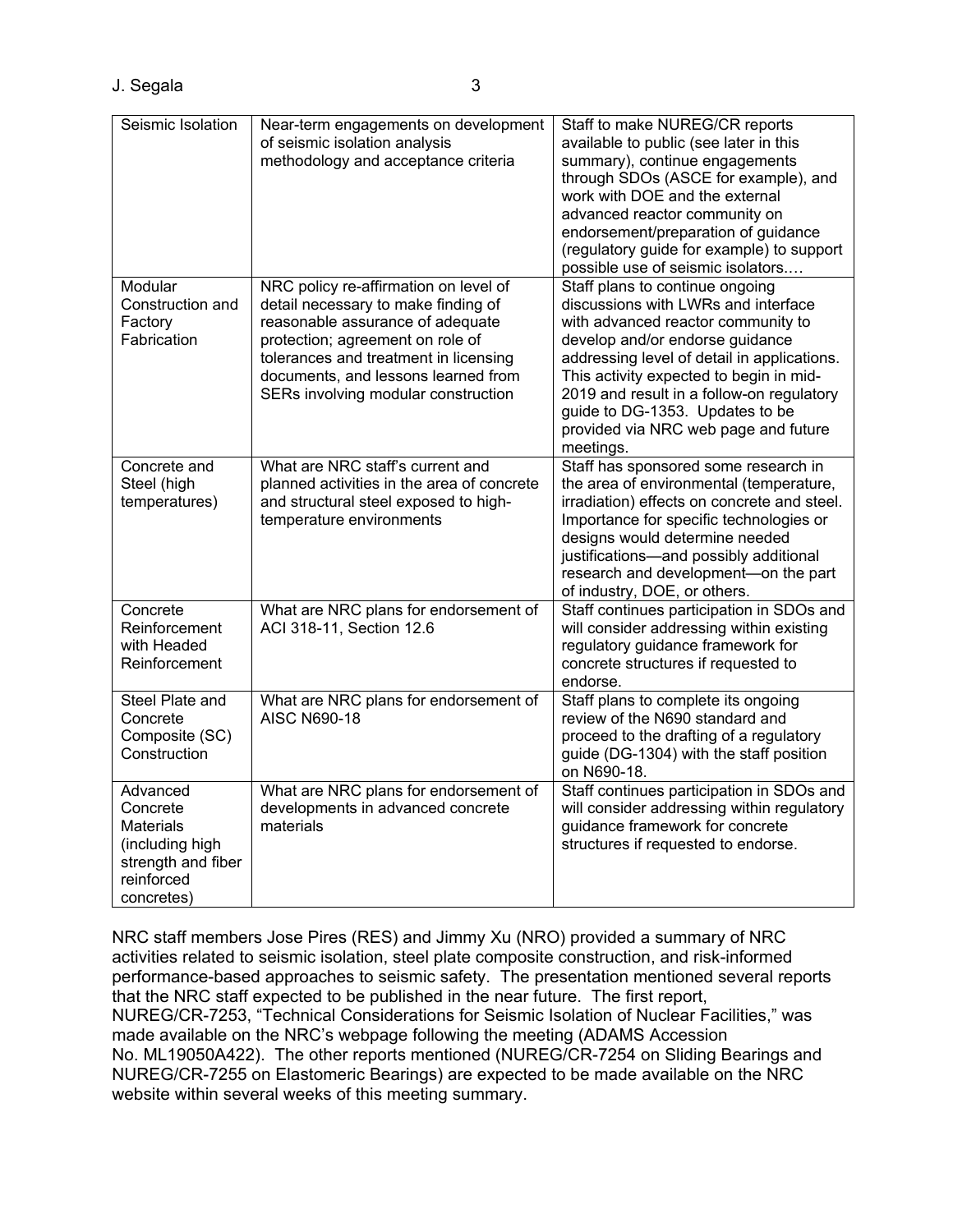Mr. Marc Nichol of Nuclear Energy Institute (NEI) provided a presentation on new plant cost reduction and regulatory interactions. Challenges to the development and licensing of advanced reactors include the probable use of advanced manufacturing techniques. Coincidentally, there was an NRC public meeting on advanced manufacturing held on the morning of February 7, which is summarized in a memorandum dated February 13, 2019 (ADAMS Accession No. ML19038A468).

Dr. Chandu Bolisetti of Idaho National Laboratory described activities to support design optimization for safety and cost using MASTODON computer simulation tools for evaluating seismic risks.

Dr. A Whittaker of the University at Buffalo summarized cost breakdowns for new build nuclear plants, highlighting the high contributions related to civil/structural design and construction. Dr. Whittaker provided background on the use of seismic isolation in nuclear designs and other applications as well as summarizing current activities related to American Society of Civil Engineers standards and design and analysis projects supported by advanced reactor developers, Electric Power Research Institute, and Department of Energy.

Marty Stutzke of the NRC staff supported a discussion on the possible development of generic seismic hazard curves to support the design process. The discussion of addressing external hazards (with focus on seismic hazard) during the design process was followed by a general discussion of civil/structural issues and insights from recent licensing and construction activities offered by Sujit Samaddar of the NRC staff.

The meeting ended with a discussion of other topics and future meetings. The date of the next meeting is scheduled for March 28, 2018. Agenda topics for the next meeting include NRC response to the Nuclear Energy Innovations and Modernization Act, the development of guidance of mechanistic source terms, and the possible revision of guidance related to population densities and the siting of nuclear power plants.

Enclosure: 1. List of attendees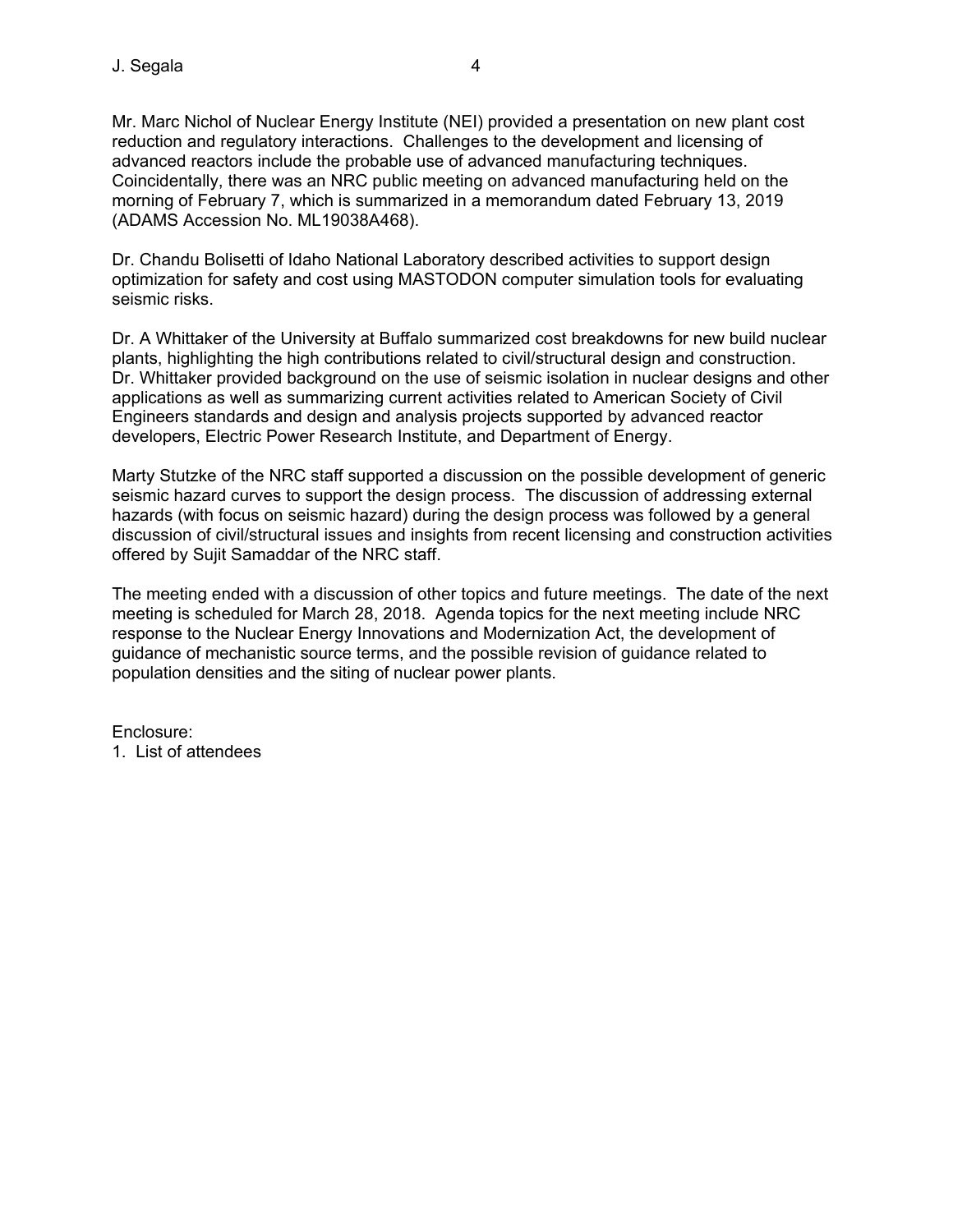J. Segala 5

SUMMARY OF FEBRUARY 7, 2019, PUBLIC MEETING TO DISCUSS TO DISCUSS REGULATORY IMPROVEMENTS FOR ADVANCED REACTORS – DATED March 14, 2019

## **DISTRIBUTION:**

PUBLIC **WReckley** RidsAcrsAcnw\_MailCTR Resource RidsNroDsra Resource RidsNroDsraArpb Resource

|                      | <b>ADAMS Accession No.: ML19071A285</b> |            | <b>NRO-002</b> |
|----------------------|-----------------------------------------|------------|----------------|
| <b>OFFICE</b>        | NRO/DSRA                                | NRO/DRSA   |                |
| <b>NAME</b>          | WRecklev                                | JSegala    |                |
| <b>DATE</b>          | 03/12/2019                              | 03/14/2019 |                |
| AFFIAILL BEAARD AABV |                                         |            |                |

 **OFFICIAL RECORD COPY**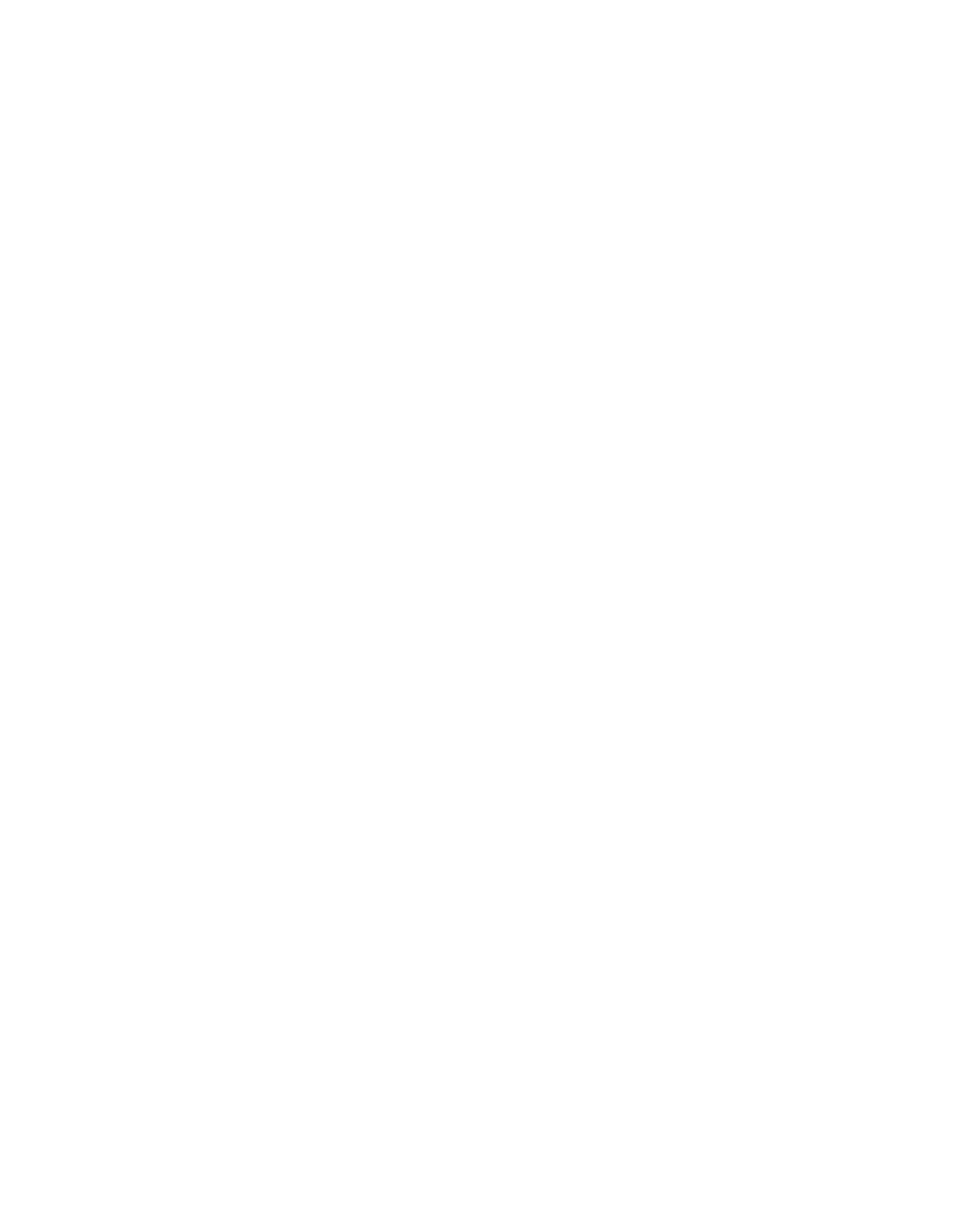| Attendance List - Attended at least part of meeting in person |                |              |
|---------------------------------------------------------------|----------------|--------------|
| <b>Name</b>                                                   |                | Organization |
| Jim                                                           | Hammelman      | NRC/NMSS     |
| Olivier                                                       | Lareynie       | NRC/NMSS     |
| Manas                                                         | Chakravorty    | NRC/NRO      |
| Amy                                                           | Cubbage        | NRC/NRO      |
| <b>Jack</b>                                                   | Cushiing       | NRC/NRO      |
| Michelle                                                      | Hart           | NRC/NRO      |
| Ata                                                           | Istar          | NRC/NRO      |
| Maryann                                                       | Khan           | NRC/NRO      |
| Stu                                                           | Magruder       | NRC/NRO      |
| John                                                          | Monninger      | NRC/NRO      |
| Cliff                                                         | Munson         | NRC/NRO      |
| Alissa                                                        | Neuhausen      | NRC/NRO      |
| Donald                                                        | Palmrose       | NRC/NRO      |
| Sunwoo                                                        | Park           | NRC/NRO      |
| Pravin                                                        | Patel          | NRC/NRO      |
| Hanh                                                          | Phan           | NRC/NRO      |
| Bill                                                          | Reckley        | NRC/NRO      |
| Robert                                                        | Roche-Rivera   | NRC/NRO      |
| Sujit                                                         | Samaddar       | NRC/NRO      |
| John                                                          | Segala         | NRC/NRO      |
| Martin                                                        | <b>Stutzke</b> | NRC/NRO      |
| George                                                        | Tartal         | NRC/NRO      |
| Vaughn                                                        | Thomas         | NRC/NRO      |
| Boyce                                                         | <b>Travis</b>  | NRC/NRO      |
| Jim                                                           | Xu             | NRC/NRO      |
| Ismael                                                        | Garcia         | NRC/NRR      |
| George                                                        | Thomas         | NRC/NRR      |
| <b>Brian</b>                                                  | <b>Wittick</b> | NRC/NRR      |
| Michelle                                                      | Sampsn         | NRC/NSIR     |
| Bill                                                          | Orders         | NRC/OCMAC    |
| Jinsuo                                                        | <b>Nie</b>     | NRC/RES      |
| Jose                                                          | <b>Pires</b>   | NRC/RES      |
| Frederick                                                     | Sock           | NRC/RES      |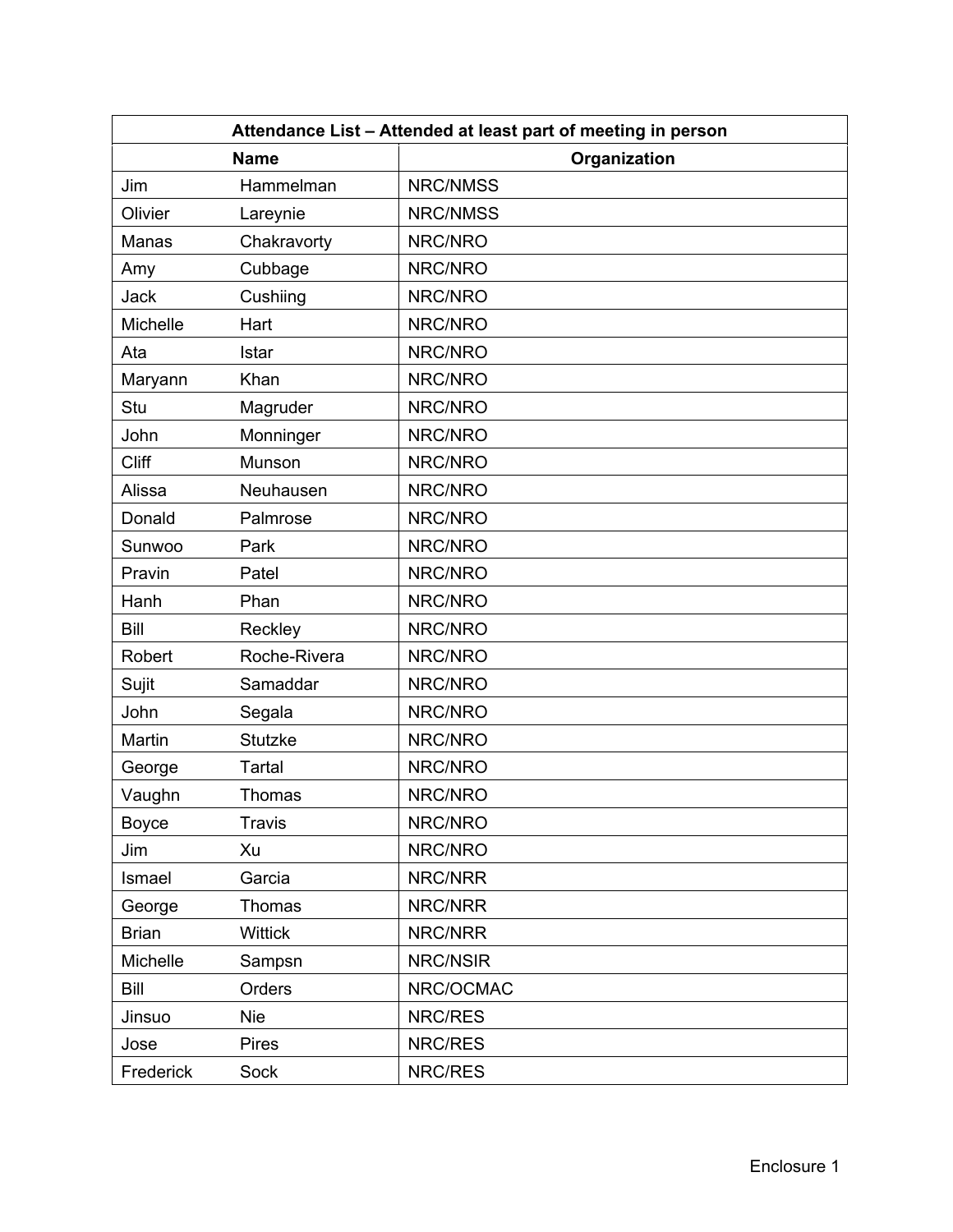| Spencer       | Nelson           | Clearpath             |
|---------------|------------------|-----------------------|
| <b>Nilesh</b> | Chokshi          | Consultant            |
| Prasad        | Kadambi          | Consultant            |
| Jana          | Bergman          | Curtiss-Wright        |
| Tom           | <b>Miller</b>    | DOE/NE                |
| Farshid       | Shahrokhi        | Framatome             |
| Alan          | <b>Beard</b>     | GE-H                  |
| Chandu        | <b>Bolisetti</b> | <b>INL</b>            |
| Darrell       | Gardner          | Kairos                |
| Stephen       | <b>Burdick</b>   | Morgan Lewis          |
| Kati          | Austgen          | <b>NEI</b>            |
| Marc          | Nichol           | <b>NEI</b>            |
| Bo            | Saulsbury        | <b>PNNL</b>           |
| Amir          | Afzali           | Southern Co           |
| Jason         | Redd             | Southern Co           |
| Andrew        | Whittaker        | University at Buffalo |
| Jill          | Monahan          | Westinghouse          |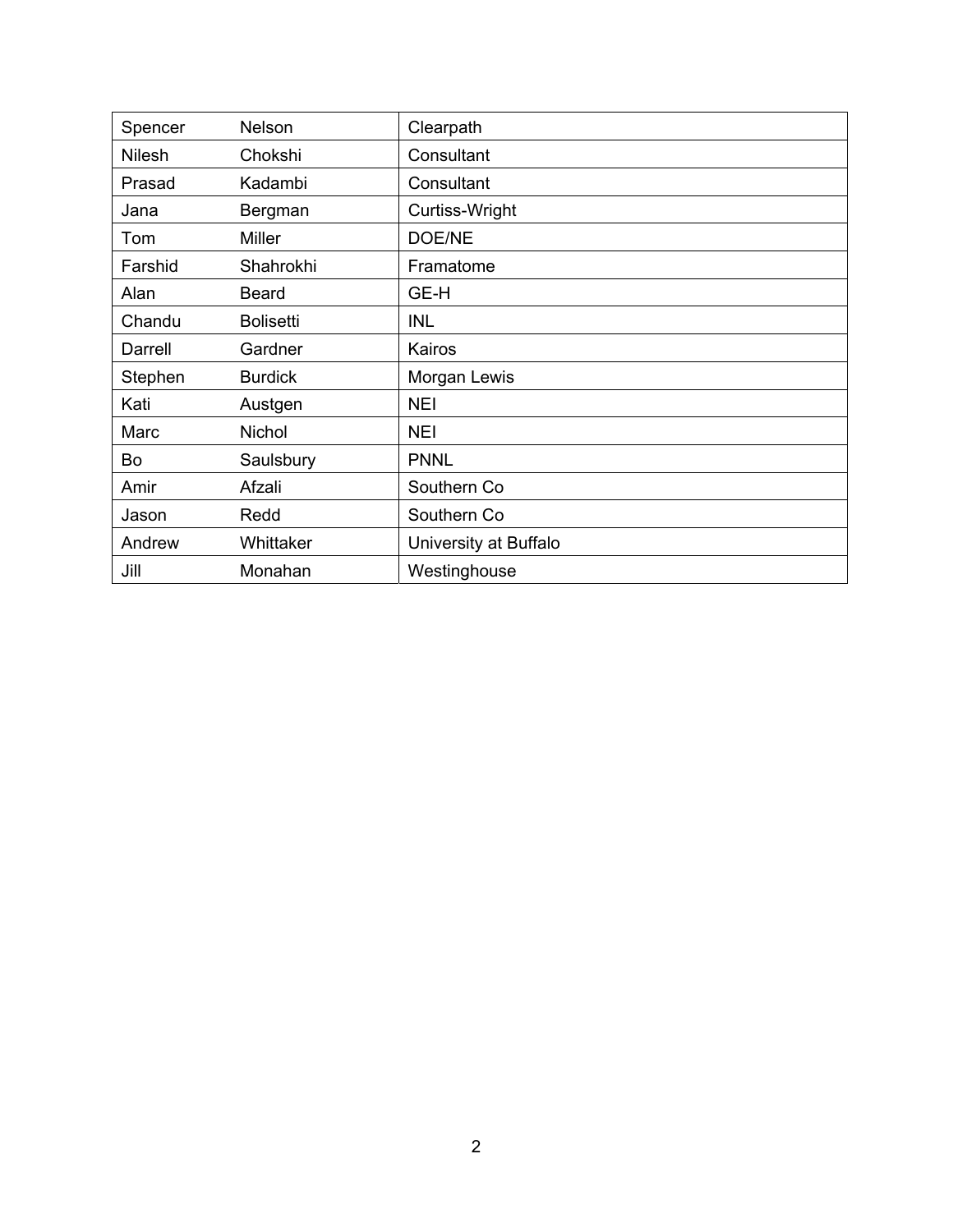| <b>Attendance List - Webinar Attendees</b> |                             |                  |  |
|--------------------------------------------|-----------------------------|------------------|--|
|                                            | <b>Name</b><br>Organization |                  |  |
| George                                     | Abatt                       | <b>Becht</b>     |  |
| Randy                                      | <b>Belles</b>               | <b>ORNL</b>      |  |
| David                                      | <b>Blee</b>                 | <b>USNIC</b>     |  |
| John                                       | <b>Brellenthin</b>          | <b>TVA</b>       |  |
| Matthew                                    | <b>Brenner</b>              | <b>Bechtel</b>   |  |
| Tim                                        | Cahill                      | <b>Bechtel</b>   |  |
| Kevin                                      | Casey                       | <b>TVA</b>       |  |
| Michelle                                   | Catts                       | GE-H             |  |
| Gordon                                     | Clefton                     | <b>INL</b>       |  |
| William                                    | Corwin                      | <b>AdRxMatls</b> |  |
| Arlon                                      | Costa                       | NRC/NRO          |  |
| Dayna                                      | Dority                      | NRC/NRO          |  |
| <b>Neil</b>                                | Haggerty                    | <b>EXCEL</b>     |  |
| <b>Michelle</b>                            | Hayes                       | NRC/NRO          |  |
| William                                    | Horak                       | <b>BNL</b>       |  |
| Alex                                       | Huning                      | <b>ORNL</b>      |  |
| Bhagwat                                    | Jain                        | NRC/NRO          |  |
| Tanya                                      | Kirby                       | GE-H             |  |
| Juan                                       | Lopez                       | NRC/NRR          |  |
| Sanj                                       | Malushte                    | <b>Bechtel</b>   |  |
| Jan                                        | Mazza                       | NRC/NRO          |  |
| William                                    | <b>McGlinn</b>              | <b>ICF</b>       |  |
| Nicholas                                   | McMurray                    | NRC/NRO          |  |
| <b>Brian</b>                               | Meadors                     | GE-H             |  |
| Farhang                                    | Ostadan                     | <b>Bechtel</b>   |  |
| Anil                                       | Patnaik                     | Univ of Akron    |  |
| Alex                                       | Popova                      | Oklo             |  |
| Pranab                                     | Samanta                     | <b>BNL</b>       |  |
| Dogan                                      | Seber                       | NRC/RES          |  |
| Sam                                        | Sham                        | <b>ANL</b>       |  |
| Charles                                    | Sills                       | Eurasiacenter    |  |
| Patrick                                    | Snouffer                    | <b>Bechtel</b>   |  |
| Luben                                      | Todorovski                  | GE-H             |  |